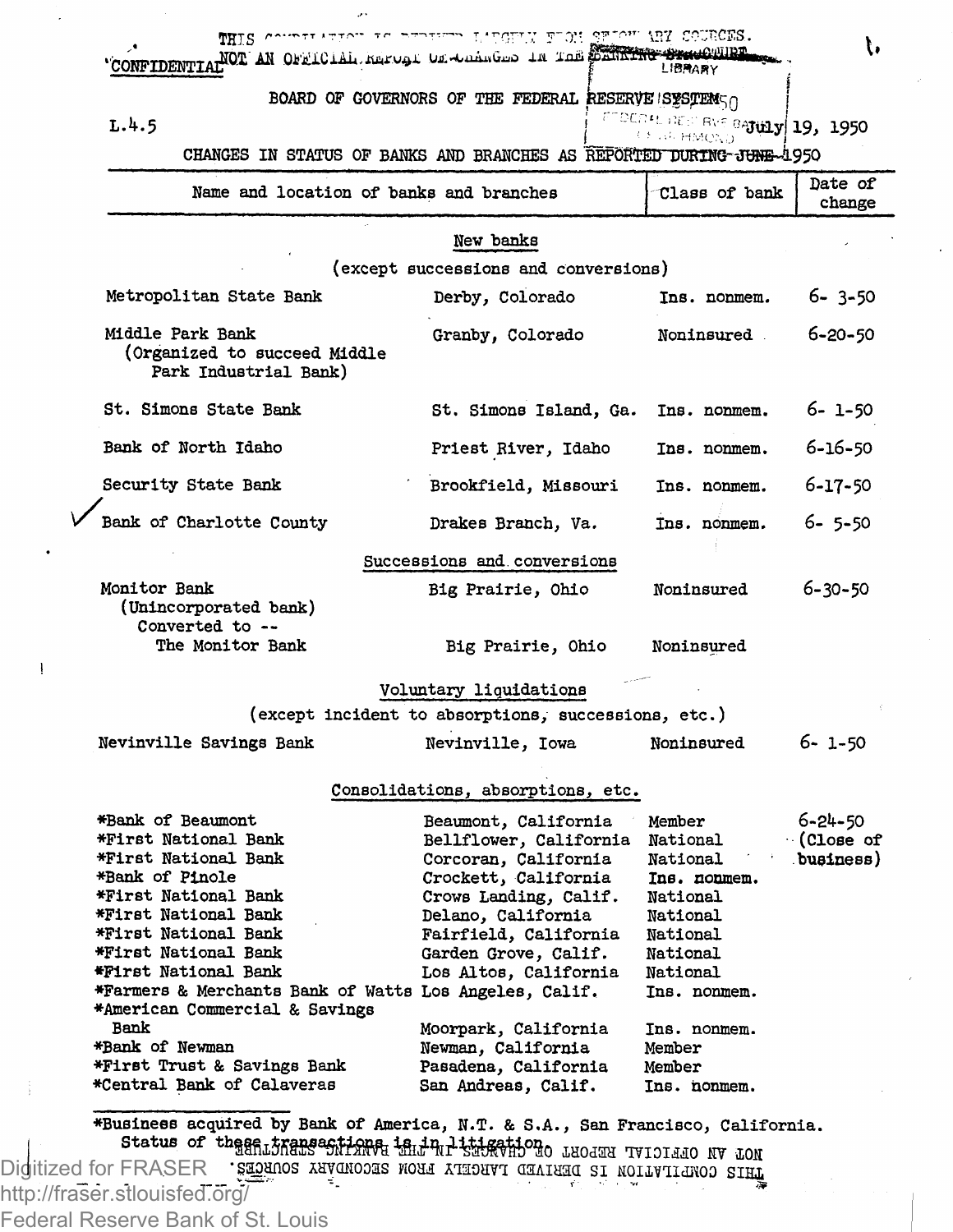| Name and location of banks and branches                                                                         |                                                                                                              | Class of bank                                                       | Date of<br>change |  |
|-----------------------------------------------------------------------------------------------------------------|--------------------------------------------------------------------------------------------------------------|---------------------------------------------------------------------|-------------------|--|
|                                                                                                                 | Consolidations, absorptions, etc. (Cont'd)                                                                   |                                                                     |                   |  |
| *First National Bank<br>*First Savings Bank<br>*First National Bank<br>*First National Trust & Savings          | San Jacinto, Calif.<br>San Jacinto, Calif.<br>Santa Ana, Calif.                                              | National<br>Ins. nonmem.<br>National                                |                   |  |
| Bank<br>*Bank of Tehachapi<br>*Temple City National Bank<br><b>*First National Bank</b><br>*First National Bank | Santa Barbara, Calif.<br>Tehachapi, Calif.<br>Temple City, Calif.<br>Turlock, California<br>Weed, California | <b>National</b><br>Ins. nonmem.<br>National<br>National<br>National |                   |  |
| First National Bank<br>Absorbed by--                                                                            | Kellogg, Idaho                                                                                               | National                                                            | 6-19-50           |  |
| Idaho First National Bank                                                                                       | Boise, Idaho                                                                                                 | National                                                            |                   |  |
| Central National Bank<br>Central Trust Company<br>These two banks consolidated<br>under charter of Central      | Topeka, Kansas<br>Topeka, Kansas                                                                             | National<br>Noninsured                                              | $6 - 30 - 50$     |  |
| National Bank and under<br>title of --                                                                          |                                                                                                              |                                                                     |                   |  |
| Central National Bank &<br>Trust Company                                                                        | Topeka, Kansas                                                                                               | National                                                            |                   |  |
| State Bank of Augusta<br>Absorbed by--                                                                          | Augusta, Michigan                                                                                            | Ins. nonmem.                                                        | 6-6-50            |  |
| Industrial State Bank                                                                                           | Kalamazoo, Mich.                                                                                             | Member                                                              |                   |  |
| Orange First National Bank<br>Absorbed by --                                                                    | Orange, New Jersey                                                                                           | National                                                            | 6-1-50            |  |
| National State Bank                                                                                             | Newark, New Jersey                                                                                           | National                                                            |                   |  |
| Peoples Bank and Savings Company<br>Absorbed by--                                                               | Cincinnati, Ohio                                                                                             | Member                                                              | $6 - 26 - 50$     |  |
| Atlas National Bank                                                                                             | Cincinnati, Ohio                                                                                             | National                                                            |                   |  |
| Changes in name or location                                                                                     |                                                                                                              |                                                                     |                   |  |
| Bloomfield Savings Institution<br>Name changed to --<br>Bloomfield Savings Bank                                 | Bloomfield, New Jersey Ins. nonmem.                                                                          |                                                                     | $6 - 14 - 50$     |  |
| Niagara National Bank<br>Name changed to--<br>First National Bank                                               | Buffalo, New York                                                                                            | National                                                            | 6-30-50           |  |

**CONTROLLER** 

Eusiness acquired by Bank of America, N.T. & S.A., San Francisco, California.<br>Status of these transactions is in litigation.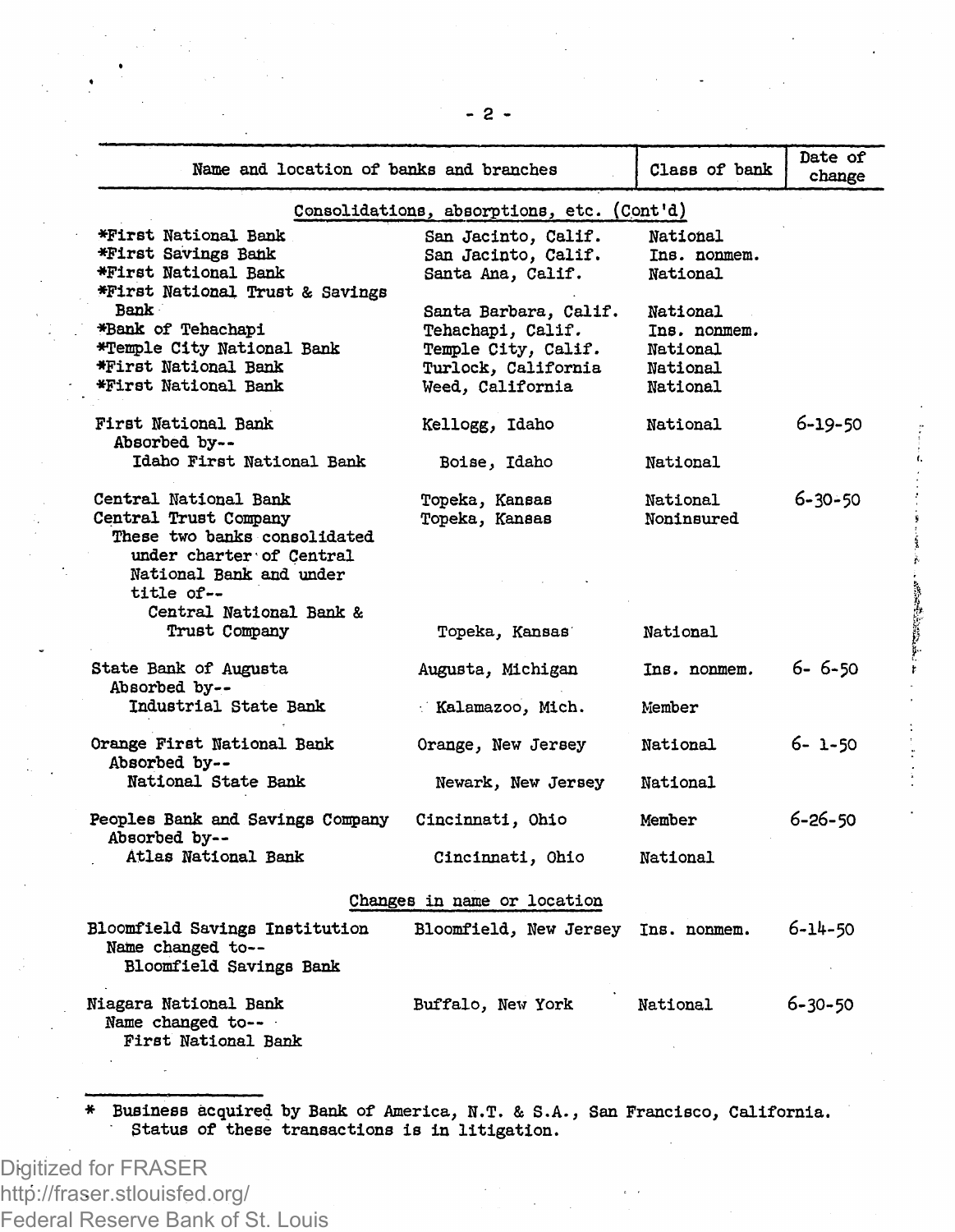| Name and location of banks and branches                                                                                                                                                                                |                                                                         | Class of bank | Date of<br>change |
|------------------------------------------------------------------------------------------------------------------------------------------------------------------------------------------------------------------------|-------------------------------------------------------------------------|---------------|-------------------|
| (excluding offices at military reservations but including                                                                                                                                                              | Bronches established                                                    |               |                   |
| Security Trust & Savings Bank<br>Carlsbad Branch<br>(De novo)                                                                                                                                                          | banks converted into branches)<br>San Diego, Calif.<br>Carlsbad, Calif. | Member        | 6-30-50           |
| United States National Bank<br>Pacific Beach Office<br>(De novo)                                                                                                                                                       | San Diego, California<br>1135 Garnet Avenue                             | National      | 6-26-50           |
| Bank of America, N.T. & S.A., San Francisco, California, established the follow-<br>ing branches presumably to acquire the business of the banks shown; however,<br>the status of these transactions is in litigation. |                                                                         |               |                   |
| Beaumont Branch<br>(Formerly Bank of Beaumont)                                                                                                                                                                         | Fifth and Egan Streets<br>Beaumont, California                          |               | 6-26-50           |
| <b>Bellflower Branch</b><br>(Formerly First National Bank)                                                                                                                                                             | 16537 South Bellflower Blvd.<br>Bellflower, Calif.                      |               | 6-26-50           |
| Corcoran Branch<br>(Formerly First National Bank)                                                                                                                                                                      | 1045 Whitley Avenue<br>Corcoran, California                             |               | $6 - 26 - 50$     |
| Crockett Branch<br>(Formerly Bank of Pinole)                                                                                                                                                                           | 891 Loring Avenue<br>Crockett, California                               |               | $6 - 26 - 50$     |
| Crows Landing Branch<br>(Formerly First National Bank)                                                                                                                                                                 | Fifth & G. Street<br>Crows Landing, Calif.                              |               | 6-26-50           |
| Delano Branch<br>(Formerly First National Bank)                                                                                                                                                                        | 822 Main Street<br>Delano, California                                   |               | $6 - 26 - 50$     |
| Fairfield Branch<br>(Formerly First National Bank)                                                                                                                                                                     | 730 Texas Street<br>Fairfield, Calif.                                   |               | 6-26-50           |
| Garden Grove Branch<br>(Formerly First National Bank)                                                                                                                                                                  | 12975 South Euclid Ave.<br>Garden Grove, Calif.                         |               | 6-26-50           |
| Los Altos Branch<br>(Formerly First National Bank)                                                                                                                                                                     | First and Main Streets<br>Los Altos, Calif.                             |               | $6 - 26 - 50$     |
| Watts Branch<br>(Formerly Farmers and Merchants Los Angeles, Calif.<br>Bank of Watts)                                                                                                                                  | 1671 East 103rd Street                                                  |               | $6 - 26 - 50$     |
| Moorpark Branch<br>(Formerly American Commercial<br>and Savings Bank)                                                                                                                                                  | 141 High Street<br>Moorpark, Calif.                                     |               | $6 - 26 - 50$     |
| Newman Branch<br>(Formerly Bank of Newman)                                                                                                                                                                             | 945 Fresno Street<br>Newman, California                                 |               | 6-26-50           |
| Pasadena Main Office<br>(Formerly First Trust and<br>Savings Bank)                                                                                                                                                     | 587 East Colorado Street<br>Pasadena, California                        |               | $6 - 26 - 50$     |

 $\ddot{\phantom{a}}$ 

- 3 -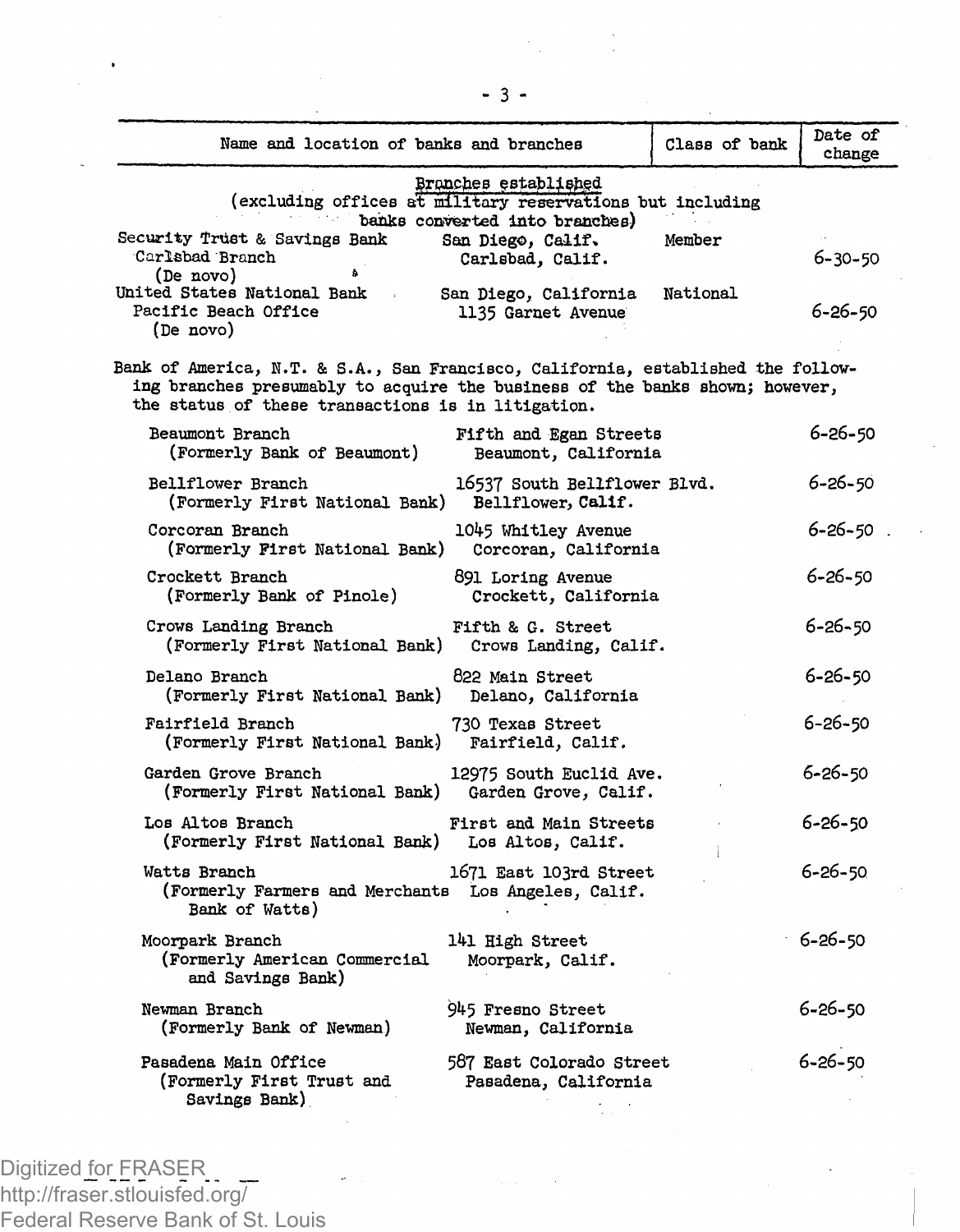| Name and location of banks and branches                                                               |                                                                                                  | Class of bank | Date of<br>Change |
|-------------------------------------------------------------------------------------------------------|--------------------------------------------------------------------------------------------------|---------------|-------------------|
|                                                                                                       | Branches established (Cont'd)<br>(excluding offices at military reservations but in-             |               |                   |
|                                                                                                       | cluding banks converted into branches)                                                           |               |                   |
| Bank of America N.T. & S.A. (Cont'd)<br>San Andreas Branch<br>(Formerly Central Bank of<br>Calaveras) | Main Street<br>San Andreas, Calif.                                                               |               | 6-26-50           |
| San Jacinto Branch<br>(Formerly First National Bank<br>& First Savings Bank)                          | 102 West Main Street<br>San Jacinto, Calif.                                                      |               | 6-26-50           |
| First National Office<br>(Formerly First National Bank)                                               | 102 West Fourth Street<br>Santa Ana, Calif.                                                      |               | $6 - 26 - 50$     |
| First National Office<br>(Formerly First National Trust<br>and Savings Bank)                          | 901 State Street<br>Santa Barbara, Calif.                                                        |               | 6-26-50           |
| Tehachapi Branch<br>(Formerly Bank of Tehachapi)                                                      | 111 East F Street<br>Tehachapi, Calif.                                                           |               | 6-26-50           |
| Temple City Branch<br>(Formerly Temple City National<br>Bank)                                         | 2201 East Las Tunas Drive<br>Temple City, Calif.                                                 |               | 6-26-50           |
| Main-Broadway Branch<br>(Formerly First National Bank)                                                | 201 West Main Street<br>Turlock, Calif.                                                          |               | 6-26-50           |
| Weed Branch<br>(Formerly First National Bank)                                                         | Tebbs Street and Railroad Ave.<br>Weed, Calif.                                                   |               | 6-26-50           |
| New London City National Bank<br>Niantic Branch<br>(De novo)                                          | New London, Connecticut National<br>Niantic, Connecticut                                         |               | $6 - 7 - 50$      |
| Fourth National Bank<br>Thirteenth Street Office<br>(De novo)                                         | Columbus, Georgia<br>1326 Thirteenth Street                                                      | National      | $6 - 30 - 50$     |
| Merchants and Mechanics Bank<br>Five Points Branch<br>(De novo)                                       | Columbus, Georgia<br>17th Street & 13th Ave.                                                     | Member        | 6-15-50           |
| Fidelity Trust Company<br>Friendship International Airport                                            | Baltimore, Maryland                                                                              | Member        |                   |
| Branch Office<br>(De novo)                                                                            | Administration Building<br>at Friendship Inter-<br>national Airport, Anne<br>Arundel County, Md. |               | 6-24-50           |

**SERVER IN** 

Digitized for FRASER http://fraser.stlouisfed.org/ Federal Reserve Bank of St. Louis  $-1$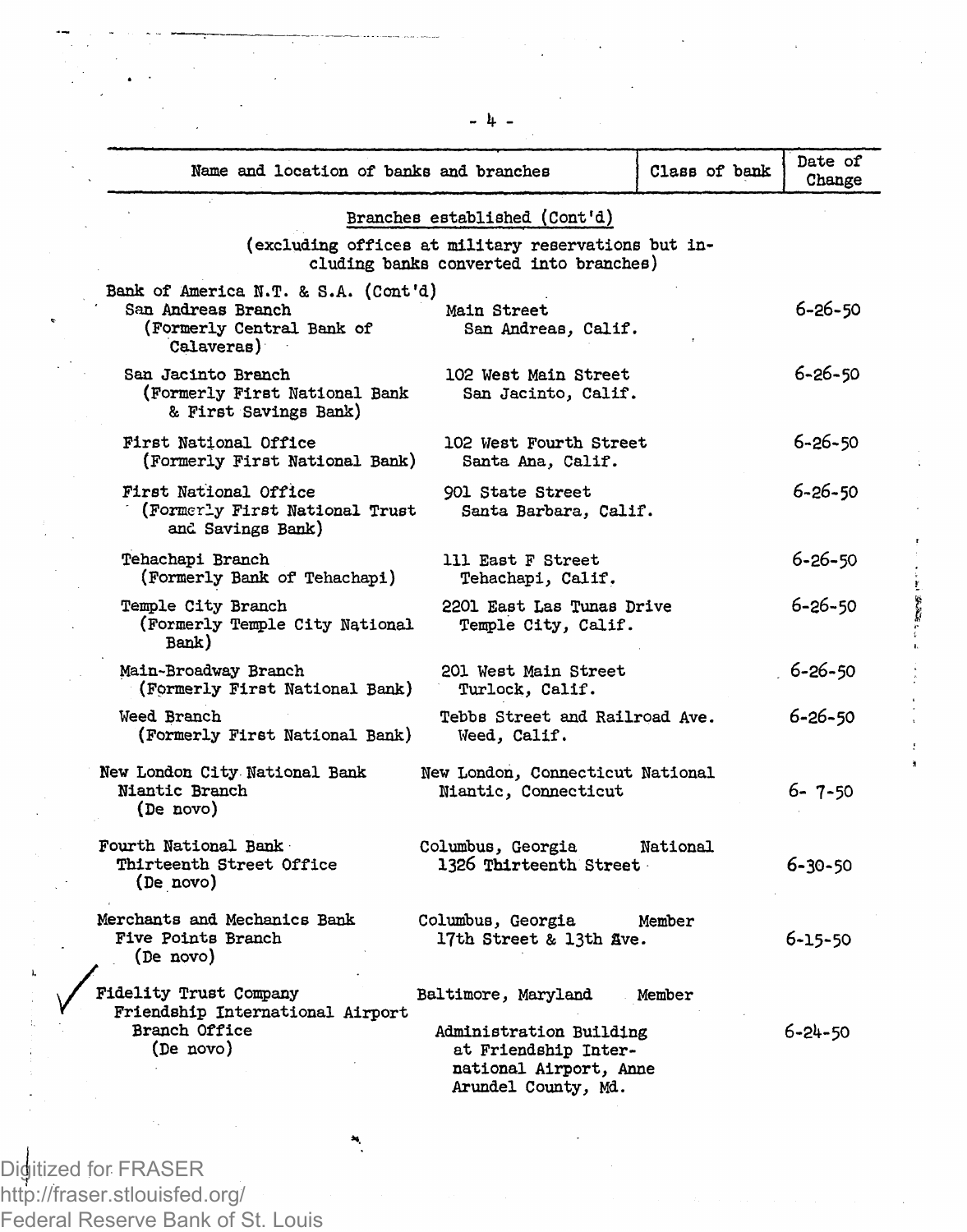| Name and location of banks and branches                                                 |                                                                                               | Class of Bank | Date of<br>change |
|-----------------------------------------------------------------------------------------|-----------------------------------------------------------------------------------------------|---------------|-------------------|
|                                                                                         | Branches established (Cont'd)                                                                 |               |                   |
|                                                                                         | (excluding offices at military reservations but in-<br>cluding banks converted into branches) |               |                   |
| Oceana County Savings Bank<br>Pentwater Branch<br>(De novo)                             | Hart, Michigan<br>Pentwater, Mich.                                                            | Ins. nonmem   | 5-25-50           |
| Industrial State Bank<br>Augusta Branch<br>(Formerly State Bank of Augusta)             | Kalamazoo, Mich.<br>Augusta, Mich.                                                            | Member        | $6 - 6 - 50$      |
| Roscommon State Bank<br>Mio Branch<br>(De no:o)                                         | Roscommon, Mich.<br>Mio, Michigan                                                             | Ins. nonmem.  | $6 - 26 - 50$     |
| First National Bank<br>West Milford Seasonal Agency<br>(De novo)                        | Bloomingdale, N. J. National<br>West Milford, N. J.                                           |               | 6-15-50           |
| National State Bank<br>Orange Office<br>(Formerly Orange First)<br>National Bank)       | Newark, N. J.<br>282 Main Street,<br>Orange, N. J.                                            | National      | $6 - 1 - 50$      |
| Franklin National Bank<br>Levittown Office<br>(De novo)                                 | Franklin Square, N. Y. National<br>2943 Hempstead Turnpike<br>Levittown, N.Y.                 |               | 6-17-50           |
| Corn Exchange Bank Trust Company<br>Riverdale Branch<br>(De novo)                       | New York, New York Member<br>3741-45 Riverdale Ave.                                           |               | 6-1-50            |
| Dime Savings Bank<br>Coney Island Office<br>(De novo)                                   | Brooklyn, New York<br>2521-2525 Mermaid Ave.                                                  | Ins. nonmem.  | 6-16-50           |
| New York Trust Company<br>Seventh Avenue Office<br>(De novo)                            | New York, New York<br>Seventh Ave. & Thirty-<br>Ninth Street.                                 | Member        | 6-19-50           |
| Peoples National Bank and Trust Co. White Plains, N. Y.<br>Valhalla Office<br>(De novo) | 22 Broadway<br>Valhalla, N. Y.                                                                | National      | $6 - 28 - 50$     |
| Security National Bank<br>Eugene Street Branch<br>(De novo)                             | ₩ Greensboro, N. C.<br>330 North Eugene St.                                                   | National      | 6-15-50           |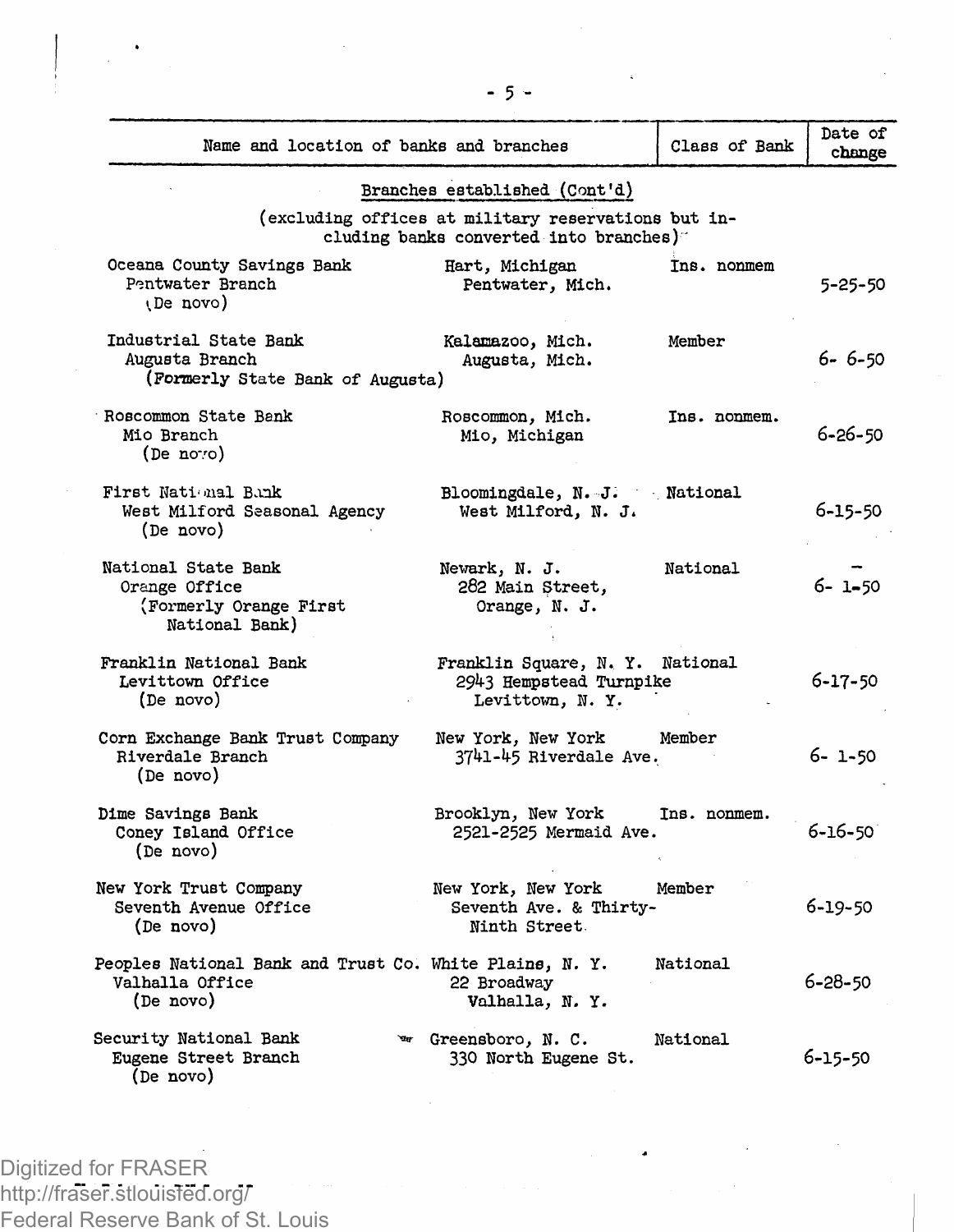| . Name and location of banks and branches                                                    |                                                                                                                                | Class of bank | Date of<br>change |
|----------------------------------------------------------------------------------------------|--------------------------------------------------------------------------------------------------------------------------------|---------------|-------------------|
|                                                                                              | Branches established (Cont'd)<br>(excluding offices at military reservations but in-<br>cluding banks converted into branches) |               |                   |
| Atlas National Bank<br>Peoples Fourth Street Branch<br>(Formerly Peoples Bank & Savings Co.) | Cincinnati, Ohio<br>201 West Fourth St.                                                                                        | National      | 6-26-50           |
| City National Bank & Trust Co.<br>Olentangy Branch<br>(De novo)                              | Columbus, Ohio<br>1245 Olentangy River Rd.                                                                                     | National      | $6 - 5 - 50$      |
| National City Bank<br>Waldo Branch<br>(De novo)                                              | Marion, Ohio<br>Waldo, Ohio                                                                                                    | National      | 6-10-50           |
| York Trust Company<br>Lincoln Way Branch<br>(De novo)                                        | York, Pennsylvania<br>Lincoln Way East,<br>Springettsbury Towns-<br>ship, Pennsylvania                                         | Member        | 6-1-50            |
| Industrial Trust Company<br>Broad Street Branch<br>(De novo)                                 | Providence, R. I.<br>375 Broad Street<br>Central Falls, R. I.                                                                  | Member        | 6-16-50           |
| First National Bank of South<br>Carolina<br>Market Branch<br>(De novo)                       | Columbia, S. C.<br>Pearce-Young-Angel<br>Building, corner of<br>Stadium & Key Roads                                            | National      | 6-19-50           |
| First National Bank<br>Drive-In Branch<br>(De novo)                                          | Memphis, Tennessee<br>224 Madison Avenue                                                                                       | National      | $6 - 28 - 50$     |
|                                                                                              | Branches or offices established at military reservations                                                                       |               |                   |
|                                                                                              | (including "banking facilities" provided through arrangements<br>made by Treasury Department)                                  |               |                   |
| Bank of America N.T. & S.A.<br>United States Naval School<br>(General Line) Facility         | San Francisco, Calif.<br>Monterey, Calif.                                                                                      | National      | 6-7-50            |
| United States Naval Air Missile<br><b>Test Center Facility</b>                               | Point Mugu, Ventura, Calif.                                                                                                    |               | 6-26-50           |
| Colorado National Bank<br>Lowry Air Force Base                                               | Denver, Colorado<br>Denver, Colorado                                                                                           | National      | 6- 1-50           |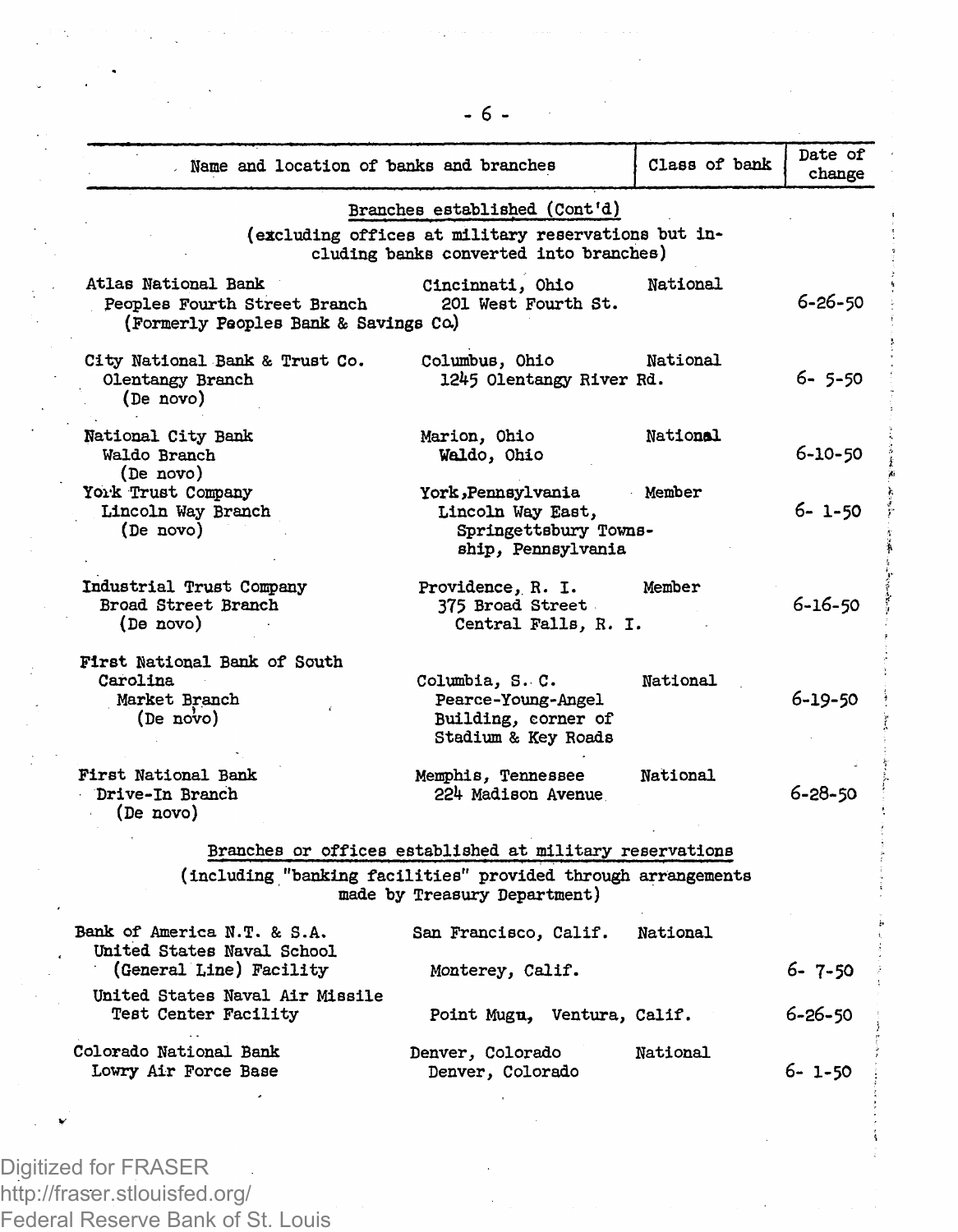| Name and location of banks and branches                                                                                                                                                    |                                                                     | Class of bank | Date of<br>change |
|--------------------------------------------------------------------------------------------------------------------------------------------------------------------------------------------|---------------------------------------------------------------------|---------------|-------------------|
| Branches or offices established at military reservations (Cont'd)<br>(including "banking facilities" provided through arrangements                                                         | made by Treasury Department)                                        |               |                   |
| Austin National Bank<br>Bergstrom Air Force Base Facility                                                                                                                                  | Austin, Texas<br>Austin, Texas                                      | National      | 6-30-50           |
| Southwest National Bank<br>Biggs Air Force Base Facility                                                                                                                                   | El Paso, Texas<br>Biggs Field, Texas                                | National      | 6-26-50           |
| First National Bank<br>Fort Eustis Facility                                                                                                                                                | Newport News, Va.<br>Fort Eustis, Va.                               | National      | 6- 1-50           |
|                                                                                                                                                                                            | Branches acquired by absorption or purchase                         |               |                   |
| Bank of America N.T. & S.A.<br>*Pinole Branch                                                                                                                                              | San Francisco, Calif.<br>2361 San Pablo Ave.,<br>Pinole, California | National      | $6 - 26 - 50$     |
| *Rodeo Branch                                                                                                                                                                              | 536 First Street<br>Rodeo. California                               |               | $6 - 26 - 50$     |
| (The above two branches were formerly branches of Bank of Pinole, Crockett,<br>whose business was acquired by Bank of America, N.T. & S.A.)                                                |                                                                     |               |                   |
| *Fifth Street Branch                                                                                                                                                                       | 349 Fifth Street<br>Gustine, Calif.                                 |               | $6 - 26 - 50$     |
| *Patterson Branch                                                                                                                                                                          | 5 and 6 Plaza<br>Patterson, Calif.                                  |               | $6 - 26 - 50$     |
| (The above two branches were formerly the Gustine and Patterson branches of<br>Bank of Newman, whose business was acquired by Bank of America N.T. & S.A.)                                 |                                                                     |               |                   |
| *Colorado-Garfield Branch                                                                                                                                                                  | 305 East Colorado St.<br>Pasadena, California                       |               | $6 - 26 - 50$     |
| *Colorado-Virginia Branch                                                                                                                                                                  | 2562 East Colorado St.<br>Pasadena, California                      |               | $6 - 26 - 50$     |
| (The above two branches were formerly the Garfield and East Pasadena branches<br>of First Trust and Savings Bank, Pasadena, whose business was acquired<br>by Bank of America N.T. & S.A.) |                                                                     |               |                   |
| Atlas National Bank<br>Peoples Avondale Branch<br>(Formerly Avondale Branch of<br>Peoples Bank & Savings Co.<br>Cincinnati which was absorbed<br>by Atlas National Bank)                   | Cincinnati, Ohio<br>3535 Reading Road                               | National      | 6-26-50           |
| *Status of these transactions is in litigation.                                                                                                                                            |                                                                     |               |                   |
|                                                                                                                                                                                            |                                                                     |               |                   |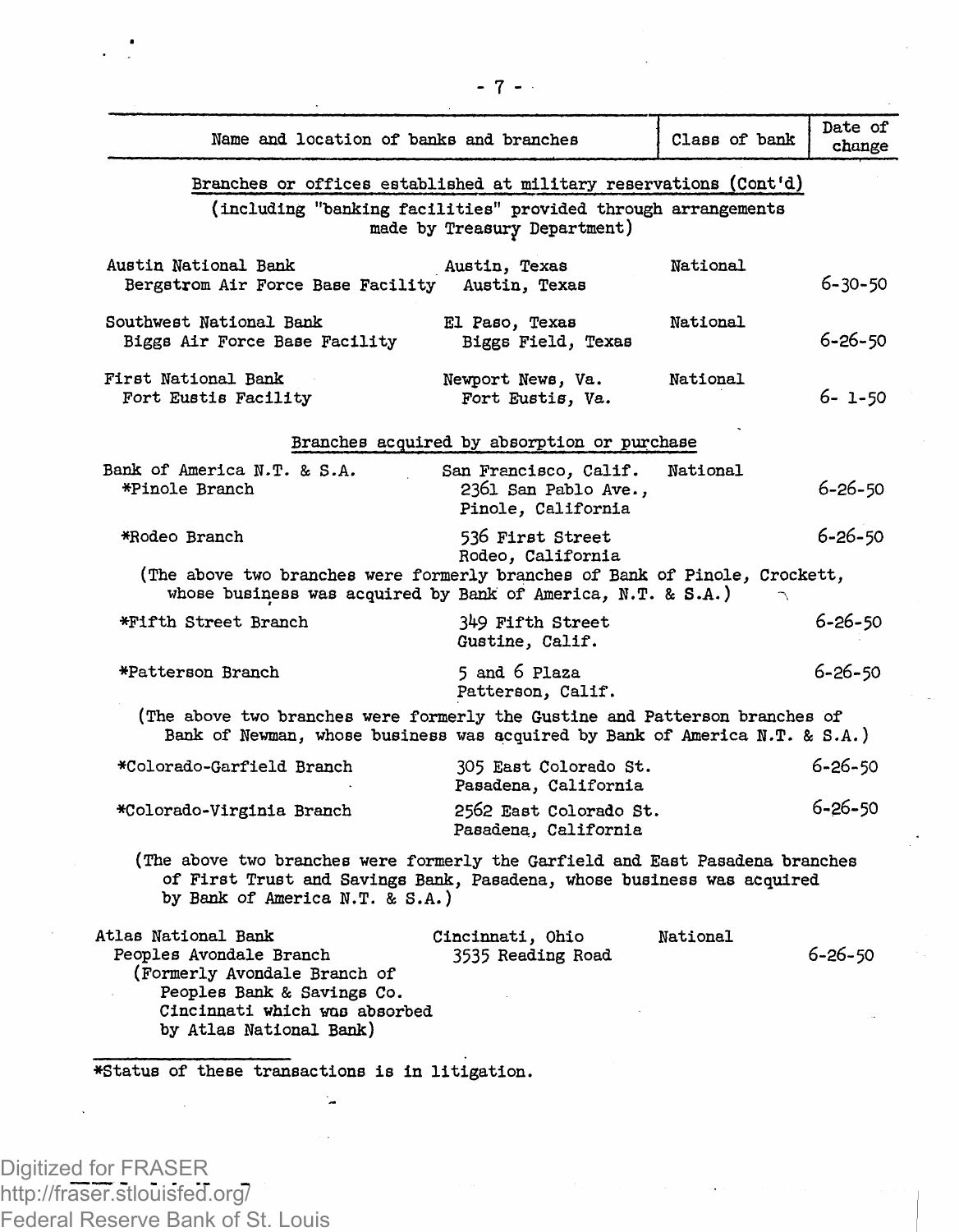|                                                                               | Name and location of banks and branches                                                            | Class of bank | Date of<br>change |
|-------------------------------------------------------------------------------|----------------------------------------------------------------------------------------------------|---------------|-------------------|
|                                                                               | Branches discontinued                                                                              |               |                   |
| Industrial Trust Company<br>Pawtucket Branch                                  | Providence, R. I.<br>238 Main Street<br>Pawtucket, R. I.                                           | Member        | $6 - 16 - 50$     |
|                                                                               | Branches or offices at military reservations discontinued                                          |               |                   |
| Security-First National Bank<br>Birmingham General Hospital<br>Facility       | Los Angeles, Calif.<br>Van Nuys, Calif.                                                            | National      | $6 - 7 - 50$      |
|                                                                               | Changes in name or location of branches                                                            |               |                   |
| Bank of America N.T. & S.A.<br>Laurel-Sunset Branch<br>Moved from<br>Moved to | San Francisco, Calif.<br>Los Angeles, Calif.<br>8000 Sunset Blvd.<br>7966 Sunset Blvd.             | National      | $6 - 5 - 50$      |
| Whittier-Lorena Branch<br>Moved from<br>Moved to                              | Los Angeles, Calif<br>3361 Whittier Blvd.<br>3475 Whittier Blvd.                                   |               | 6-5-50            |
| Idaho First National Bank<br>Kellogg Branch<br>Moved from<br>Moved to         | Boise, Idaho<br>Kellogg, Idaho<br>N.W. Corner Main St. &<br>McKinley Ave.<br>125 McKinley Ave.     | National      | 6-19-50           |
| Newton-Waltham Bank & Trust Co.<br>Waban Branch<br>Moved from<br>Moved to     | Waltham, Massachusetts Member<br>Waban, Massachusetts<br>1625 Beacon Street<br>466 Woodward Street |               | 6-19-50           |
| Commonwealth Bank<br>Warren-Wykes Branch<br>Moved from<br>Moved to            | Detroit, Michigan<br>7300 West Warren Ave.<br>7400 West Warren Ave.                                | Member        | $6 - 12 - 50$     |
| College Point Savings Bank<br>Bayside Office<br>Moved from<br>Moved to        | New York, New York<br>41-01 Bell Blvd.<br>211-11 Northern Blvd.                                    | Ins. nonmem.  | $6 - 3 - 50$      |
| Harlem Savings Bank<br>207th Street Office<br>Moved from<br>Moved to          | New York, New York<br>207th Street & Broadway<br>4948-58 Broadway                                  | Ins. nonmem.  | 6-16-50           |

 $\mathbf{I}$ 

**- 8 -**

हर